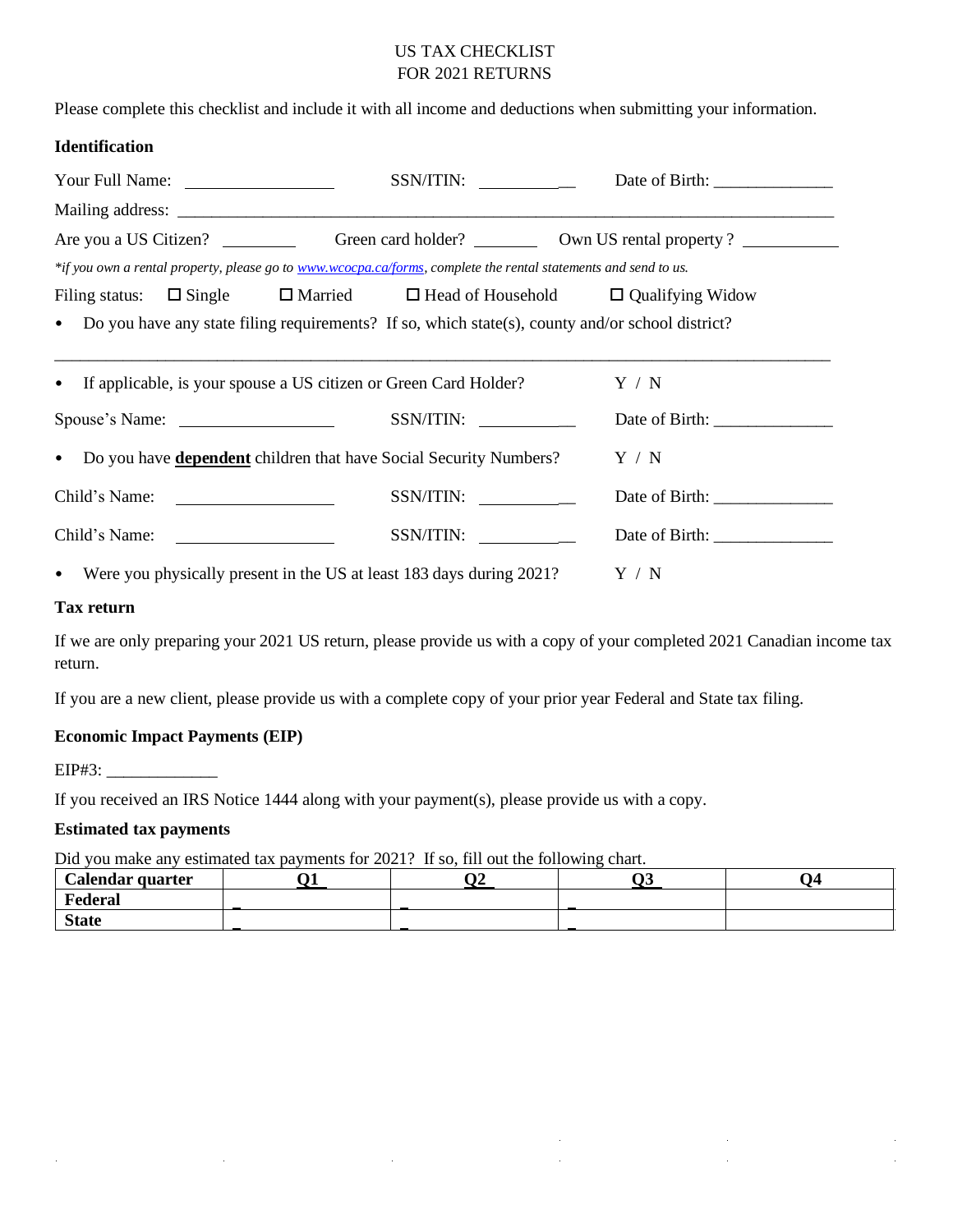## **Tax Free Savings Accounts (TFSA)**

• Did you have a Tax Free Savings Account at any point in 2021?

If so, please provide us with an investment statement for this account(s) as of January 1 **and** December 31, 2021.

## **Mutual Funds**

• Did you own any Canadian Mutual Funds, either in a trading account or within your TFSA, in 2021?

If so, please request a PFIC statement from your broker. Completion of Form 8621 may also be required to be filed with your tax return

## **RESP**

• Did you have any funds in a Registered Education Savings Plan during 2021?

If so, please provide us with the name of the subscriber, as well as the financial institution's name and address and the value of the account as of January 1 **and** December 31, 2021. Please also include any contributions you made to the plan during 2021.

## **FBAR**

US Regulations require all individuals that have a total of more than \$10,000 in accounts outside of the US to report these accounts annually within six months after the end of the calendar year. This information must be filed electronically with the Department of the Treasury. Bank account information is entered onto a PDF form, and submitted through the following website: [bsaefiling.fincen.treas.gov.](http://www.bsaefiling.fincen.treas.gov/) 

Would you like us to prepare the FBAR and 8938 report (if applicable) and submit it on your behalf?  $Y / N$ 

If yes, please list the all accounts on which you have signing authority (including but not limited to: bank accounts, investment accounts, RRSPs, TFSA) in **the attached excel worksheet**.

## **8938**

US Regulations require individuals file Form 8938 if they have foreign assets greater than \$200,000 during the year, or greater than \$300,000 at any point in the year, or married taxpayers having foreign assets greater than \$400,000, or greater than \$600,000 at any point in the year.

• If you are preparing your own FBAR reporting form, please provide us with a copy so we may complete the 8938.

# **Roth IRAs**

• Did you become a resident of Canada in 2021 and own a Roth IRA?  $Y / N$ 

If yes, you may file a one-time irrevocable election for each Roth IRA you own to defer taxation on the income accrued in your Roth IRAs.